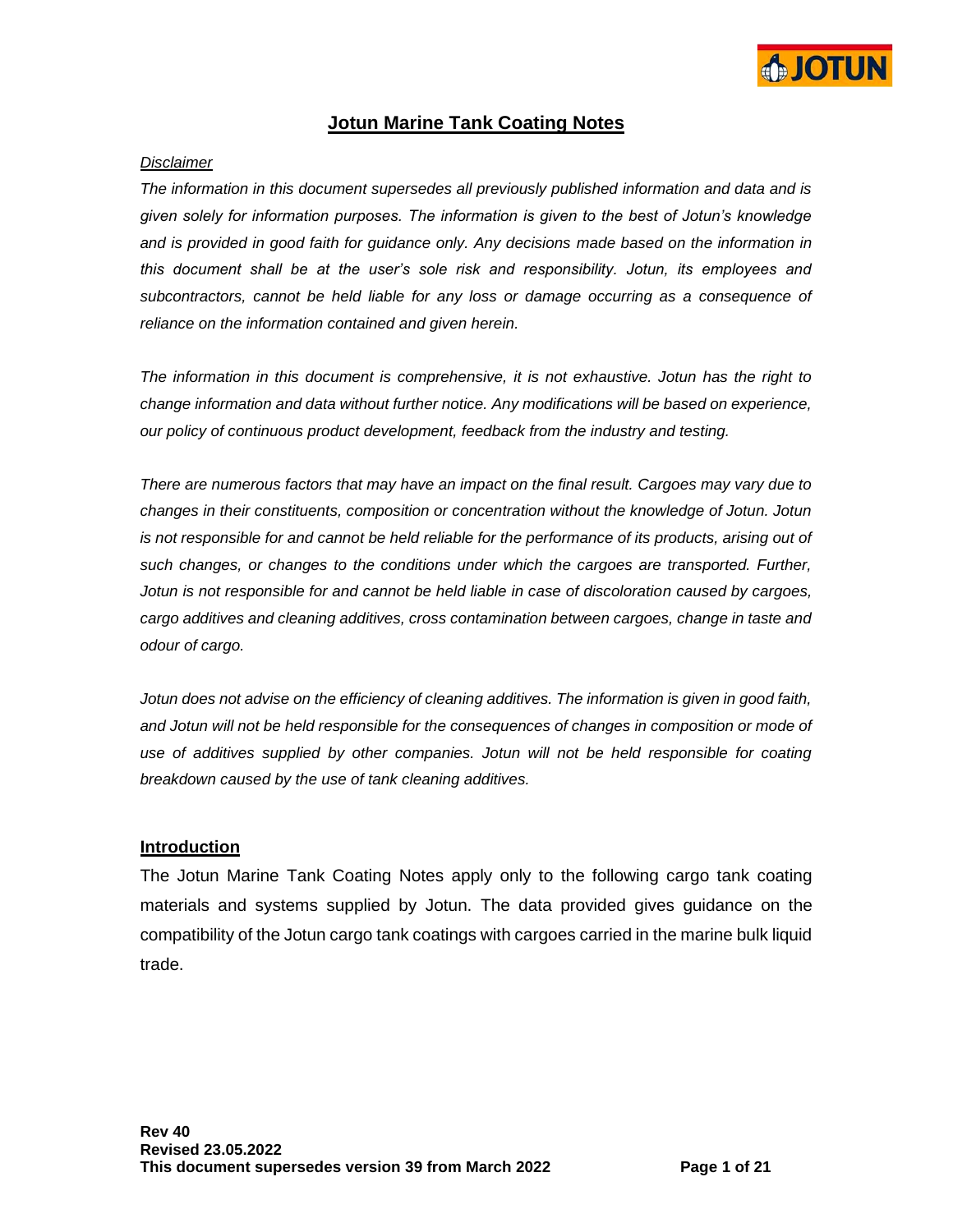

The resistance notes apply to a specified thickness as shown below:

- Tankguard Zinc 1 x 100 µm Dry Film Thickness (DFT)
- Tankguard HB Classic 3 x 100 µm DFT or 2 x 150 µm DFT
- Tankguard Special Plus 3 x 100 µm DFT
- Tankguard Special Ultra 3 x 100 µm DFT
- Tankguard Flexline 3 x 100 µm DFT

The coating system(s) must be applied and cured in accordance with the relevant technical data sheet, application guide (if available) and project specification issued by Jotun.

## **Product resistant list – [www.jotunprl.com](http://www.jotunprl.com/)**

The information in this document must be used in combination with the product resistance list, both published on [www.jotunprl.com.](http://www.jotunprl.com/)

The product resistance list is regularly updated to include many proper shipping names, trade names and synonyms for cargoes and noxious liquid substances, which have been transported by sea in bulk liquid form. Many of these names have in recent years been established through Tripartite Agreements and registered with the secretariat of the International Maritime Organisation (IMO) in accordance with Annex II to MARPOL 73/78.

## **Detailed logs and cargo samples**

Ship owner must keep detailed logs for each tank, of cargo sequences, ventilation procedures and cleaning procedures as carried out, including cleaning additives and cleaning temperatures. In case of coating failure these logs must be freely delivered to Jotun. Cargo samples shall be available on request.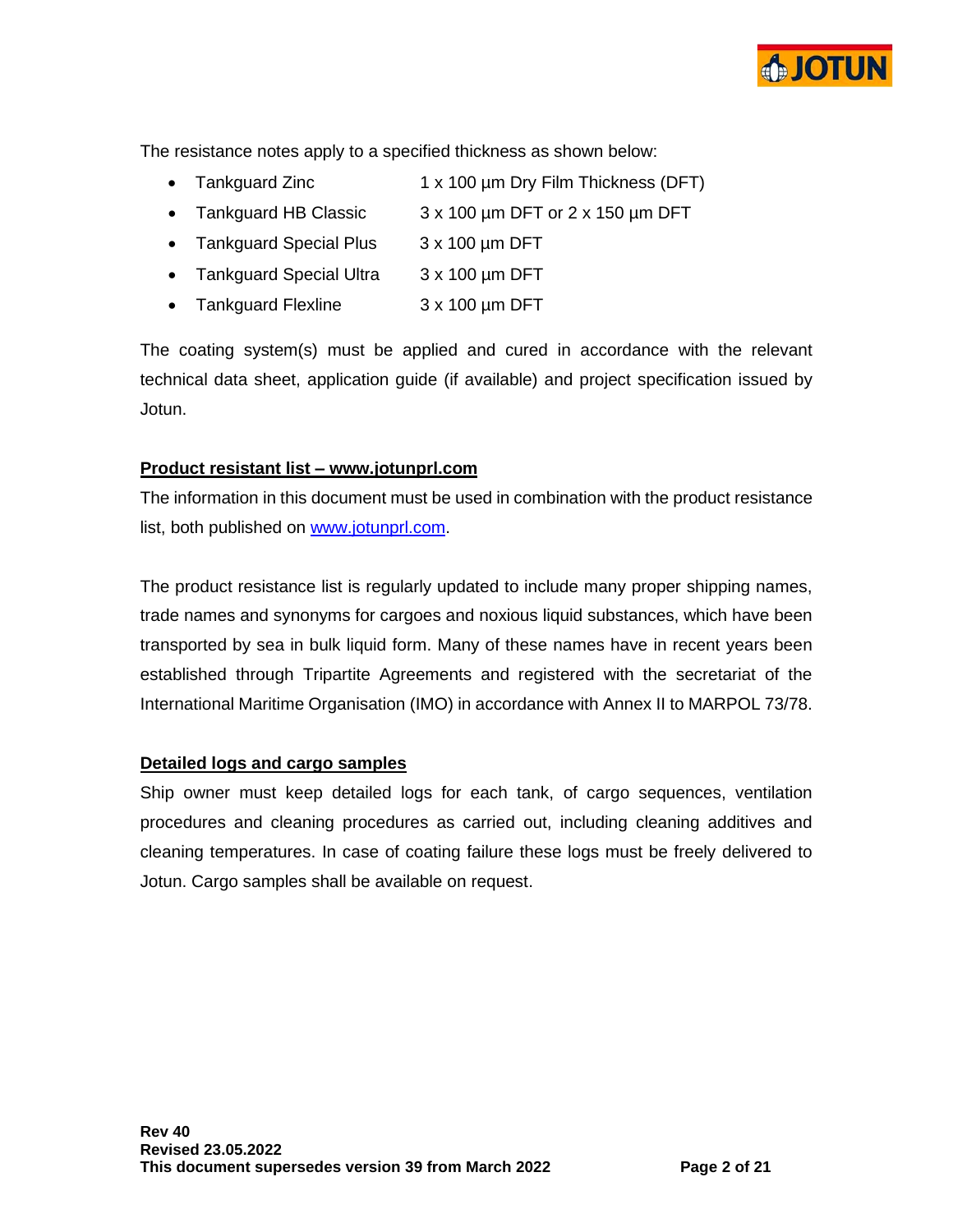

# **General notes**

## **I. Shop primers**

This list applies to Jotun cargo tank coating systems which have been applied directly to abrasively blasted carbon steel. The list does not apply if the coating systems are applied over existing shop primers; hence all shop primer must be removed. The list does not apply to any other substrates unless there is a written agreement with Jotun.

## **II. Application and curing**

This list is not valid unless the Jotun cargo tank coating systems are applied and cured in strict accordance with the correct prevailing Jotun specification and procedure. It is particularly important to apply each coat of the system, and the complete system, within the dry film thickness range specified. Excessive dry film thickness will be detrimental to the coating integrity, will increase ventilation time after unloading and will increase the risk of cross contamination between cargoes. Low dry film thickness will leave the system at risk of failure due to potential breakdown.

## **III. Hot cure and Post cure**

Hot cure is a process where heat (50-80°C) initiates additional chemical reaction between functional groups to increase crosslink density and improve chemical resistance after the initial curing process has taken place.

Hot cure is optional for Tankguard Special, Tankguard Special Plus and Tankguard Special Ultra but is needed to carry certain aggressive cargoes. Hot cure is mandatory for Tankguard Flexline and must be done prior to carriage of first cargo.

Hot cure may be carried out by exposure of the coating to:

- Option A Hot seawater / freshwater by immersion
- **•** Option B Hot seawater / freshwater using the tank cleaning system
- Option C A suitable hot cargo such as caustic soda, low acid value vegetable -, animal - or lubricating oil \*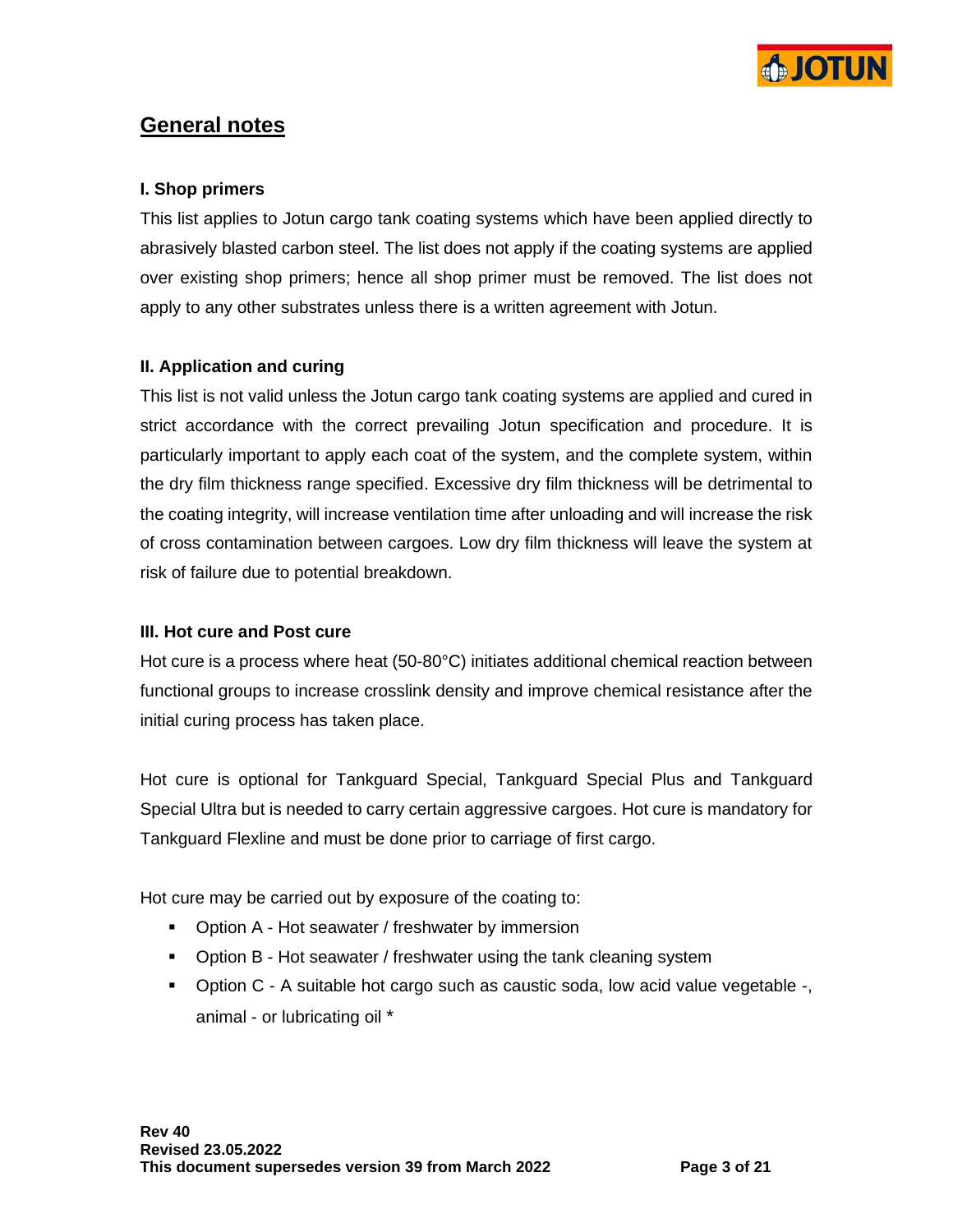

| <b>Coated substrate</b> | Option A, B and C               |
|-------------------------|---------------------------------|
| temperature [°C]        | Minimum hot curing time [hours] |
| $50*$                   | $24*$                           |
| 60                      | 16                              |
| 65                      | 10                              |
| 70                      | 6                               |
| 75                      | $4**$                           |
| 80                      | $***$<br>3                      |

Depending upon the temperatures, the following durations apply:

\* Not applicable for Tankguard Flexline

\*\* Not applicable for Tankguard Special and Tankguard Special Plus

In this document, post cure is defined as the process of exposing Tankguard Special, Tankguard Special Plus and Tankguard Special Ultra to unrestricted (R) cargoes in service **below** 50ºC after the initial curing process has taken place.

It is vitally important that the entire coated surface attains the minimum specified temperature for the specified time. This can be ensured by the following:

- **The adjacent space must be free of ballast or cargo to reduce the heat loss and** prevent a possible cold wall effect coating detachment. If the ambient temperature is low, thermal insulation and / or hot air flushing of the tank outside may be necessary to reduce the heat loss.
- **•** Continuously monitor the steel temperature during the curing period and all readings should be recorded.
- **EXECT** Temperature gauges or thermocouples attached to suitable dataloggers should be attached to the "worst" locations, e.g., on the reverse side of the tank interior steel plates and to the deck
- By ensuring that the discharged hot water has a temperature above the cure temperature one may have additional control of the operation.

Under no circumstances shall the temperature of the curing medium exceed 80°C (70˚C for Tankguard Special). A record of the curing operation data, with measured temperatures and relevant information must be retained for future reference.

A hot cure guideline and log for Tankguard Flexline are available on jotunprl.com.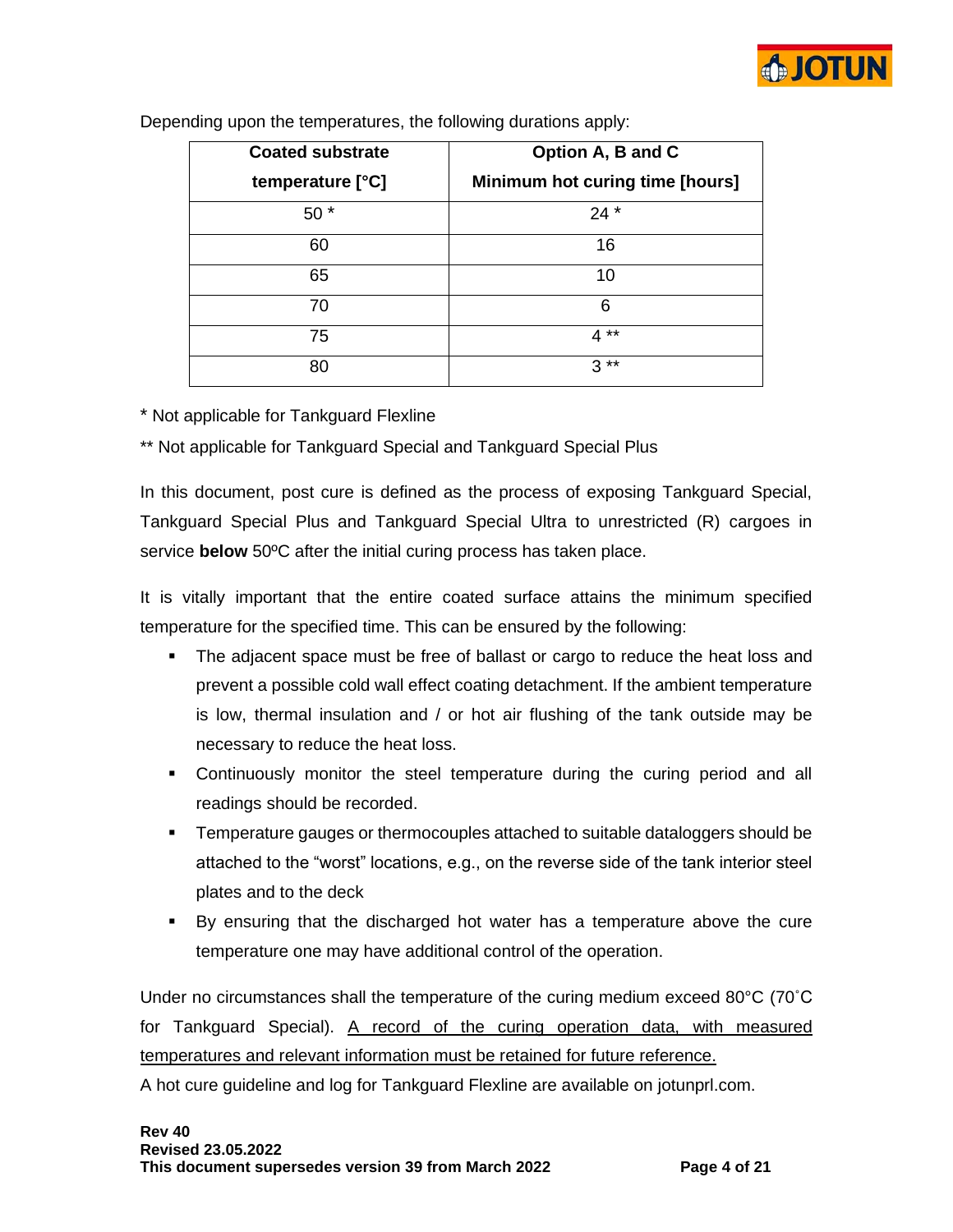

## **IV. Stowage time**

This list applies to continuous stowage up to a maximum time of 6 months unless shorter times are indicated in the specific notes.

## **V. Cargo temperature**

Guidance given in this list is based on stowage temperatures not exceeding 35°C for those cargoes not requiring heating. This limit is general and higher temperatures can be acceptable for certain cargoes; please contact Jotun if higher temperatures are required. Cargoes, which are solid or viscous at normal ambient temperature, will need to be heated for loading, stowage, and unloading. The temperature noted in the list is the maximum temperature allowed for stowage. This temperature may be increased by a maximum of 10°C, for loading and unloading, provided the time at the higher temperature does not exceed 48 hours.

When stowing cargoes, the temperature of the cargo must not exceed the maximum stowage temperature for cargoes in adjacent tanks.

## **VI. First cargoes**

It is recommended that the first cargo loaded into tanks coated with Jotun cargo tank coating systems should be a non-sensitive cargo to prevent trace contamination by residual organic and/or inorganic species. Jotun does not accept responsibility for transmission of small traces of solvent retained from the newly applied tank coatings.

## **VII. New cargoes**

This list is regularly updated to include proper shipping names, trade names, and synonyms for cargoes that have been registered through IMO Tripartite procedures. Jotun will be pleased to carry out assessment of cargo/coating compatibility based on proper shipping name and/or trade name/synonym, complete technical data and a sample for testing, where considered necessary by Jotun. Data and enquiries should be sent to Jotun Technical Sales Support (tss@jotun.com).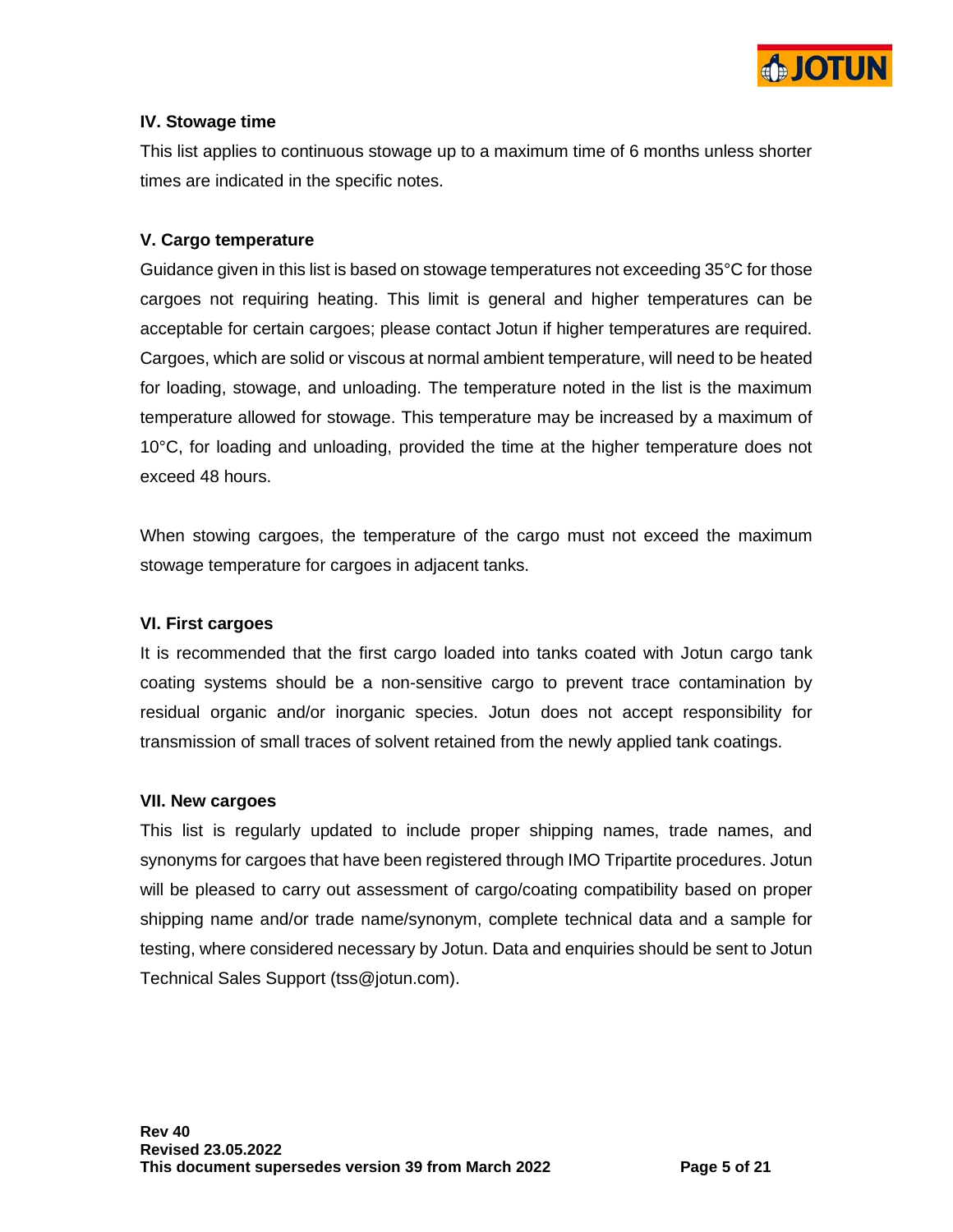

## **VIII. Coating discolouration**

Coatings can be discoloured by the carriage of some cargoes. The discolouration may be due to naturally occurring coloured components of the cargo, which are adsorbed to the surface of the coating. Alternatively, synthetic dyes may have been added to the cargo for special reasons. Whatever the cause of discolouration by adsorption, the chemical resistance of the coating is usually unaffected. However, adsorbed discolouration may cause cleaning problems and may present a contamination threat depending on subsequent cargoes.

## **IX. Inert gas systems**

Carbon deposits from flue gas inert gas systems are readily adsorbed to the surface of all tank coatings. They may contribute to a reduction in the coating life. Carbon emissions may be adsorbed to the surface of the coating causing and aggravating discolouration and increasing the potential for contamination of subsequent cargoes. High  $SO_{x}$  and  $NO_{x}$ emissions from poorly maintained inert gas systems can create harmful acidic conditions leading to coating damage, particularly in zinc coated tanks.

## **X. Cargo contamination**

Freshly applied cargo tank coatings may present a small contamination potential. Similarly, tank coatings are known to absorb cargoes. The absorbed cargo will start to evaporate from the coating immediately after unloading of the cargo, provided the tank is effectively ventilated. There are several factors which influence the rate of evaporation, but temperature and efficiency of ventilation have the greatest effect. Examples of cargoes that might cause contamination of the next cargo are:

- Aromatic compounds (e.g., xylene, toluene, styrene, etc.)
- Acrylates
- Halogenated compounds (e.g., 1,2-dichloroethane/EDC, etc.)
- Refined petroleum products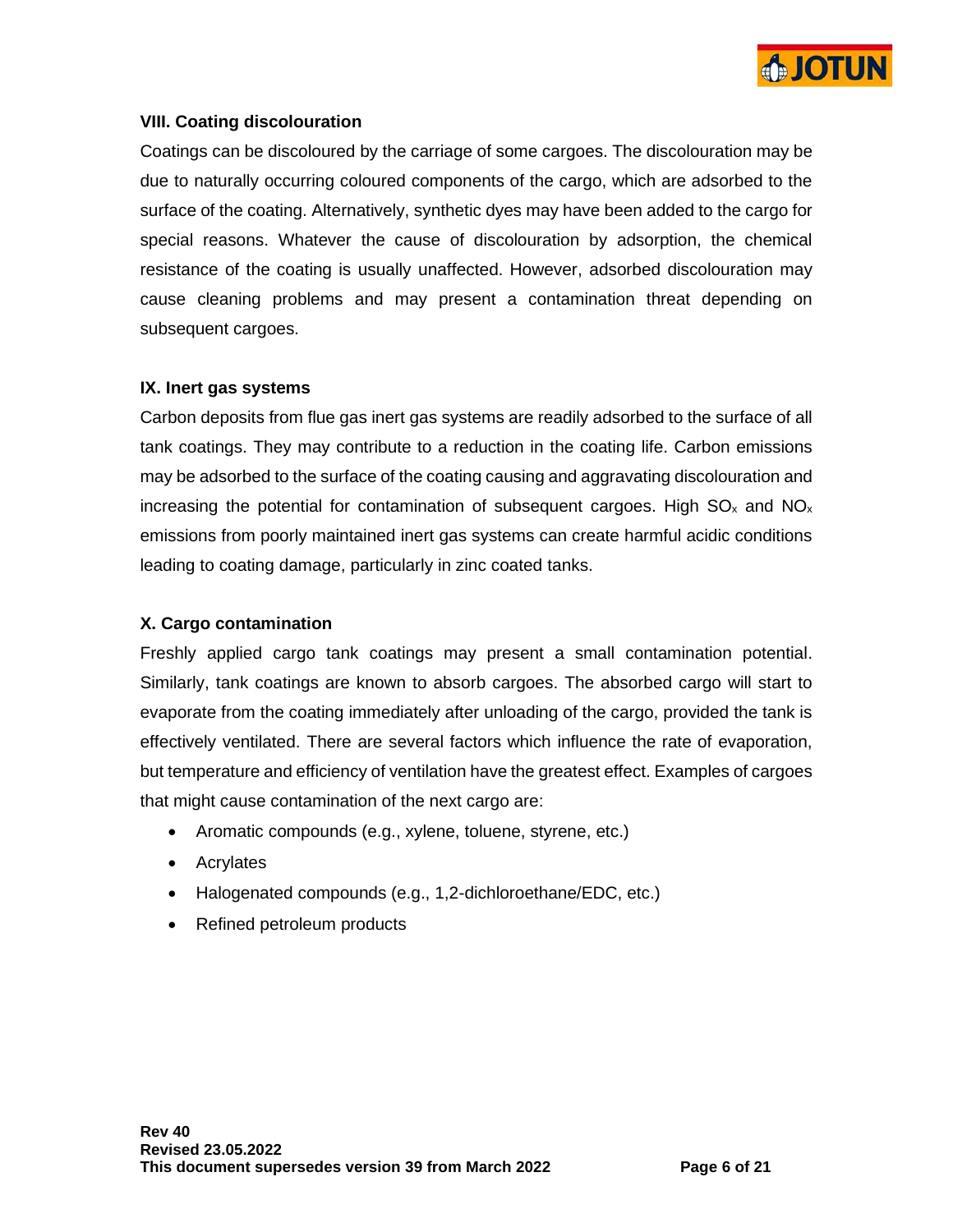

To avoid damage of the coating after stowage of an absorbing cargo, the ventilation requirements as described in the specific notes and General Note XV must be adhered to, but to minimize the potential for cross contamination between cargoes, further forced ventilation with hot and dry air must be maintained and duration mainly depends on required purity of the next cargo. The tank may then be washed with warm seawater, during which time effective ventilation must continue. The water used for warm tank washing must not be fresh or brackish water, it must be saline seawater.

The temperature of the seawater used for washing must not exceed the temperatures in the below table depending upon the kind of Tankguard product:

| <b>Product</b>                                        | Temperature [°C] |
|-------------------------------------------------------|------------------|
| Tankguard CPC and Tankguard HB                        | 50               |
| Tankguard HB Classic and Tankguard Zinc               | 60               |
| <b>Tankguard Special and Tankguard Special Plus</b>   | 70               |
| <b>Tankguard Special Ultra and Tankguard Flexline</b> | 80               |

The tank should then be flushed with clean cold fresh water and, immediately after, drained, mopped dry, and then ventilated to a dry condition, for a minimum of 24 hours. Jotun recommends that edible end-use or sensitive cargoes with high demand of cleanliness are not loaded into tanks which previously carried absorbing cargoes, until the absorbed cargo has been removed. Jotun does not accept responsibility for cargo contamination caused by retained cargoes.

## **XI. Acidic and alkaline cargoes**

Tankguard Zinc, in common with all zinc silicate coatings, has poor resistance to acidic and alkaline environments. They are however compatible with some mildly acidic or mildly alkaline cargoes within the pH range of 5.5 to 10.0.

For all tank coatings, diluted solutions of some cargoes can become aggressive if left in the tanks. Jotun recommends that after all tank washing activities, the tank must be flushed with fresh water so that the final pH of any residues is neutral. All residues after washing must be completely removed by draining, mopping, and finally by ventilation for a minimum period of 24 hours.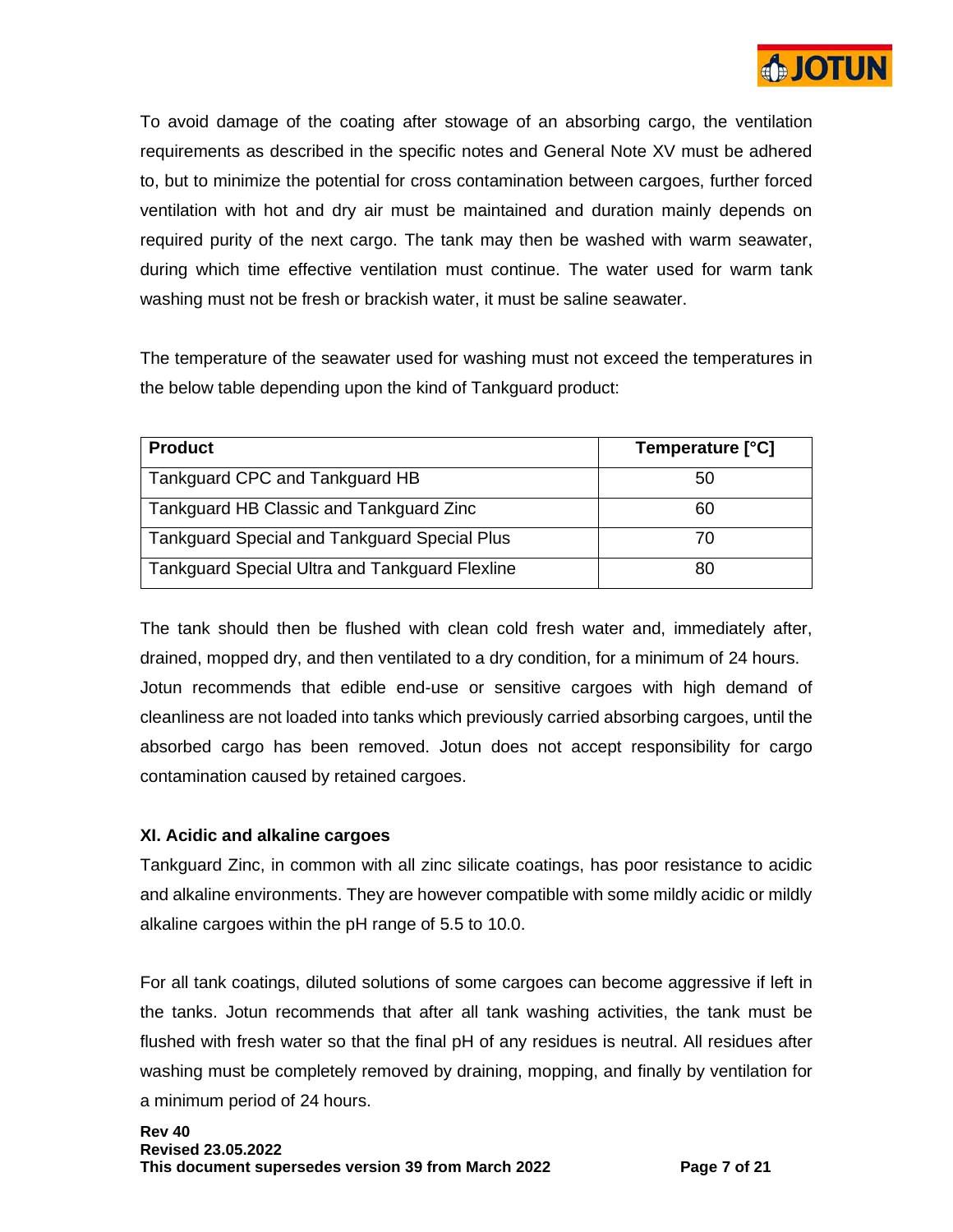

## **XII. Beverages and potable liquids**

Jotun cargo tank coatings are resistant to several of these cargoes. These cargoes should not be carried until the tank has been in service for some time (e.g., minimum three cargo voyages with unrestricted (R) cargoes which do not pose risk contamination of subsequent cargo). Similarly, these cargoes should not be carried immediately after a R1A, R1B, R2, R16, R18 or R19 cargoes. Jotun does not accept responsibility for cargo contamination caused by retained cargoes.

#### **XIII. Tank cleaning and cleaning additives**

Jotun recognizes the need for tank cleaning with or without the addition of tank cleaning additives. Tank cleaning also helps to minimize potential contamination between cargoes. However, tank cleaning cannot be done entirely without risk to the coating. It must be recognized that some additives, whilst being efficient cleaning agents, may not be compatible with the coatings, and the activity of tank cleaning exposes the coating to a corrosive environment. This can shorten the life of the coating.

Some general rules apply:

- **EXEDERITH** Increase in cleaning temperature increases risk of coating failure
- Increase in cleaning time increases risk of coating failure
- **EXEDENCE INCREASE In Frequency of cleaning increases risk of coating failure**
- **EXEDENT** Increase in concentration of additives increases risk of coating failure

Tank cleaning should therefore be done at the lowest effective temperature, for the shortest time, using the lowest effective concentration of additives and as seldom as possible.

## ➢ Fresh and seawater

The Tankguard products are resistant to both fresh water and sea water. However, Jotun recommends to initially use sea water for tank cleaning if possible.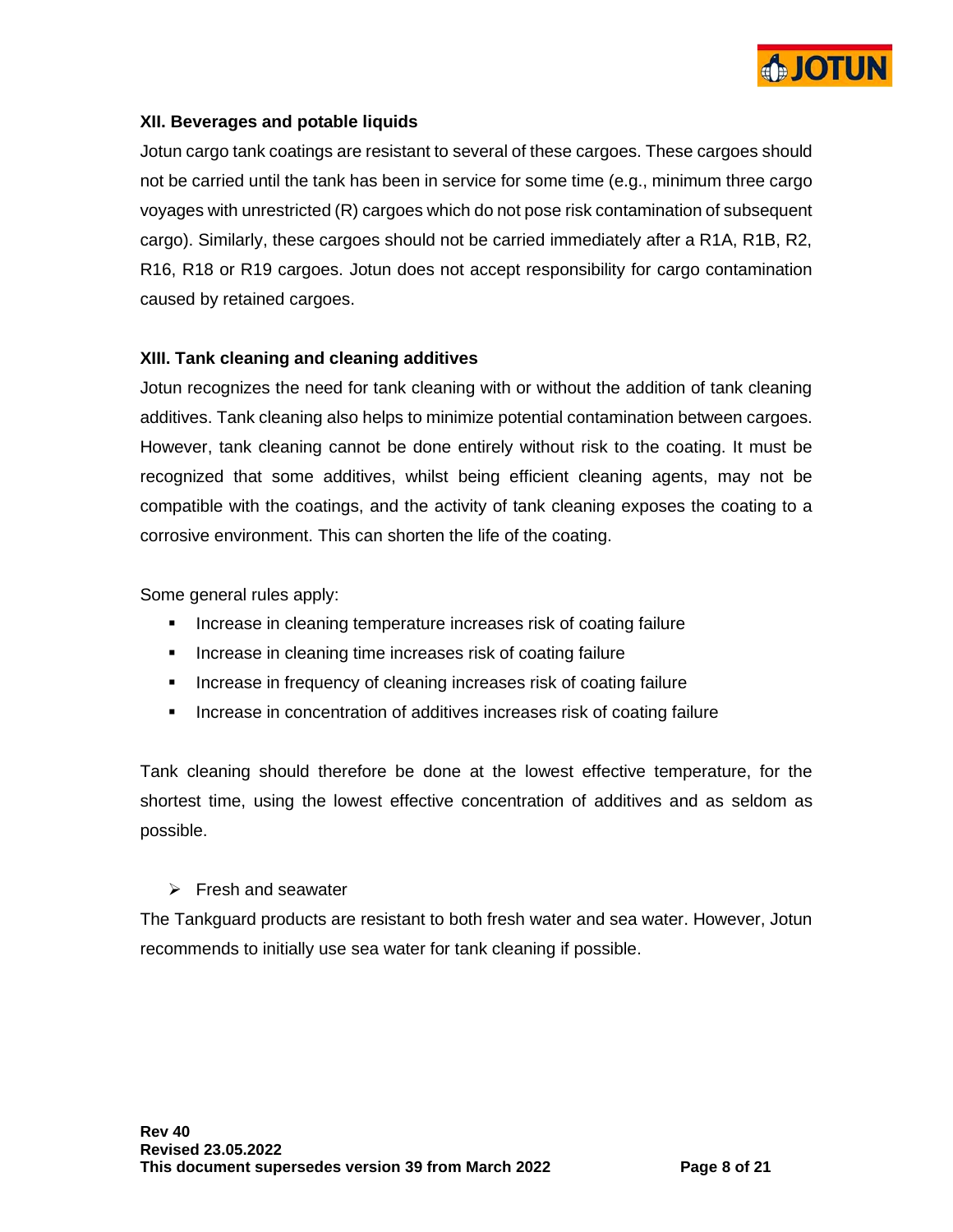

The temperature of the water must not exceed the temperatures in the below table depending upon the kind of Tankguard product:

| <b>Product</b>                                        | Temperature [°C] |
|-------------------------------------------------------|------------------|
| Tankguard CPC and Tankguard HB                        | 50               |
| Tankguard HB Classic and Tankguard Zinc               | 60               |
| <b>Tankguard Special and Tankguard Special Plus</b>   | 70               |
| <b>Tankguard Special Ultra and Tankguard Flexline</b> | 80               |

The tank should then be flushed with clean cold fresh water and, immediately after, drained, mopped dry, and ventilated to a dry condition, for a minimum of 24 hours.

 $\triangleright$  Cleaning additives

The Tankguard products demonstrate good compatibility with tank cleaning additives provided they are used at the concentration recommended by the supplier. Solutions of chemicals in water shall not exceed the temperatures found in the below table, the maximum period for washing is 6 hours, and the chemical shall be included as acceptable in the cleaning additive resistance list found on jotunprl.com.

| <b>Product</b>                                               | <b>Temperature</b> |
|--------------------------------------------------------------|--------------------|
|                                                              | [°C]               |
| Tankguard CPC and Tankguard HB                               | 50                 |
| <b>Tankguard HB Classic</b>                                  | 60                 |
| Tankguard Special, Tankguard Special Plus, Tankguard Special | 70                 |
| Ultra and Tankguard Flexline                                 |                    |

Some tank cleaning additives are acidic or alkaline in solution. Tankguard Zinc is more sensitive to these tank cleaning additives due to possible reaction with zinc in the coating. Care must be taken in the selection and use of cleaning additives for zinc silicate coatings.

Additives may be used at the concentration recommended by the manufacturer provided the solution is within the pH range of  $5.0 - pH$  12.0. Highly acidic (pH < 5) or alkaline (pH > 12) cleaning additives will react with the coating and will cause damage.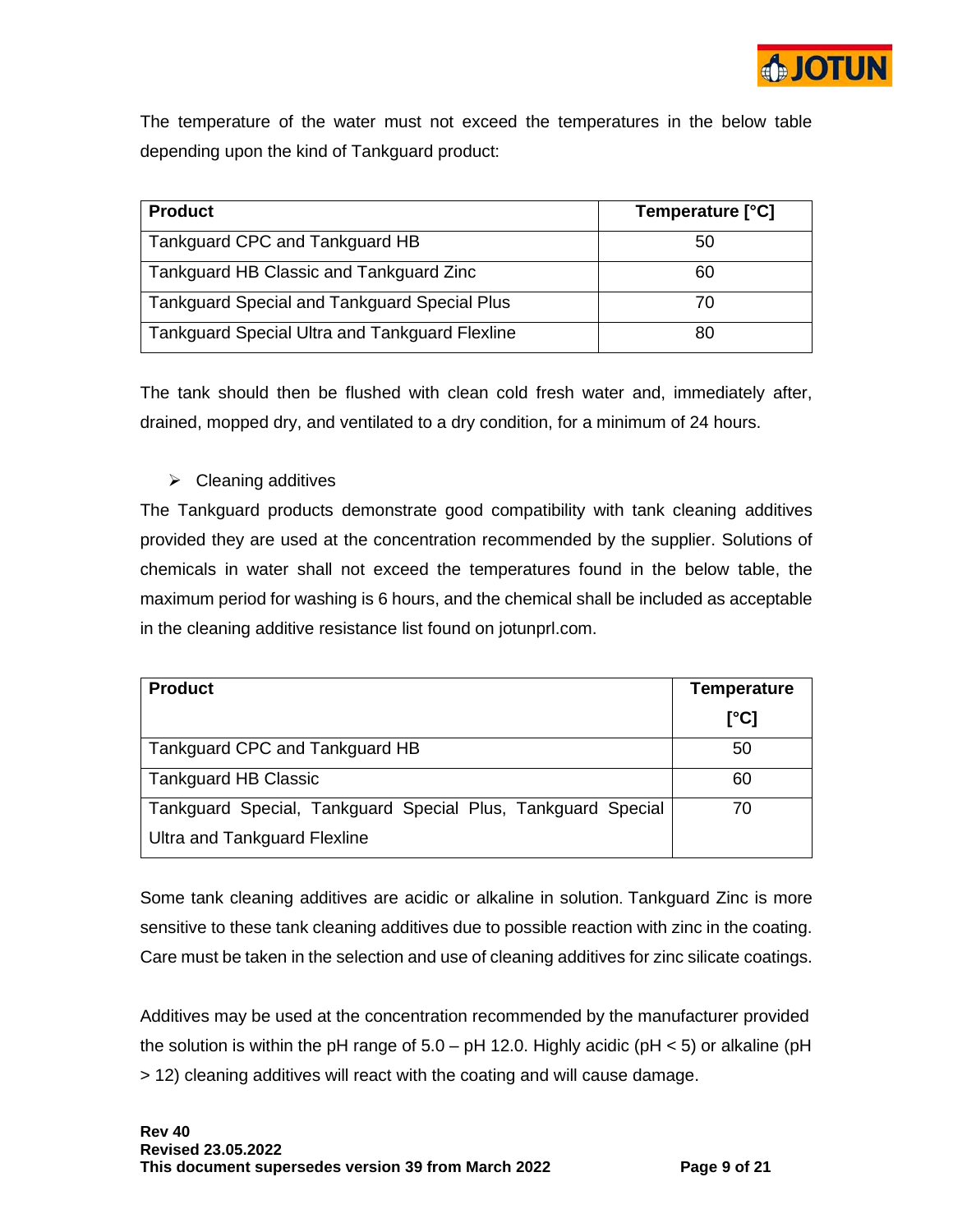

Given the relatively high porosity of zinc silicate coatings, Tankguard Zinc might be difficult to clean after exposure to fuel oils, vegetable oils and other high molecular cargoes.

Cleaning residues with or without cleaning additives can cause damage to the coating if not fully removed after cleaning process. Spent washing water, with or without cleaning additives, must never be left on the tank top after the cleaning procedure is completed, but must be removed in its entirety within 30 minutes. Minimum 24 hours active ventilation is required after cleaning, prior to loading of the next cargo.

 $\triangleright$  Extremely aggressive cleaning additives

Cleaning additives which contain phosphoric acid (eg. Metal Brite) will severely damage all coatings and shall generally not be used on Jotun coated tanks. Also note that excessive use of bleach (sodium hypochlorite solutions) will damage all coatings beyond repair.

The cleaning additive resistance list gives an overview of relevant cleaning chemicals from various suppliers.

Expert advice should be sought from one of the specialist tank cleaning companies regarding cleaning processes.

## **XIV. Fuel additives and fuel dyes**

Jotun recognizes the need of adding dyes and additives to fuel oil, diesel oil, gasoline and other refined petroleum products. A range of additives and dyes evaluated by Jotun can be found in the fuel additives and dyes resistance list on jotunprl.com.

## **XV. Ventilation**

Requirements regarding ventilation might serve 3 different purposes:

- Ensure proper curing
- **Ensure safe entry to the tank**
- Promote desorption of absorbed cargo or cleaning water from the coating

Ventilation using the displacement method is the most efficient way of removing desorbed cargo from the tank. Most cargo vapours are heavier than air and will accumulate in the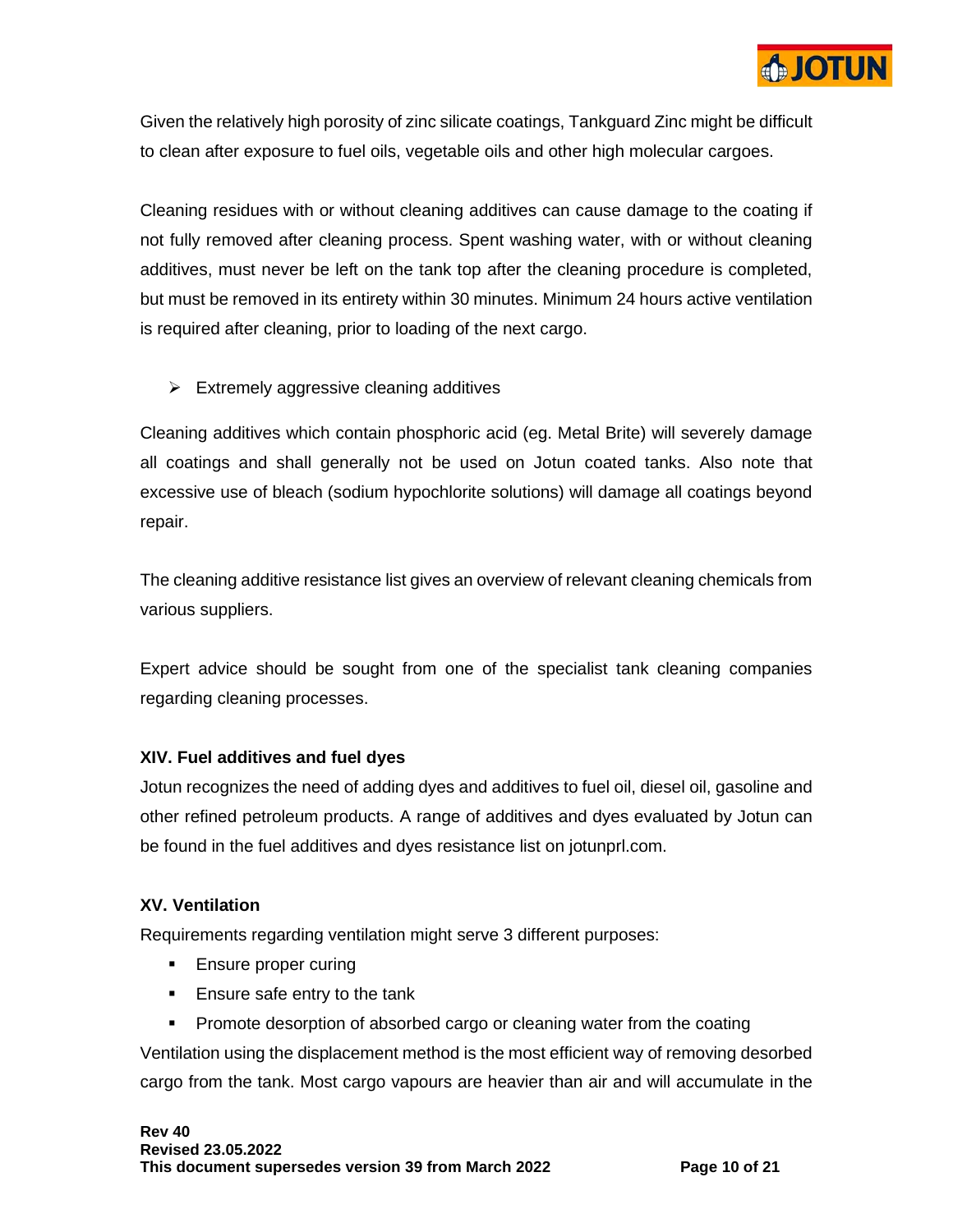

bottom part of the tank; hence flexible hoses should be positioned so that cargo vapours are extracted from the bottom of the tank while fresh air can enter from the top of the tank. Increased temperature and low relative humidity of the fresh air will promote efficient desorption of cargo from the coating.

The following principles apply with regards to ventilation:

- Minimum 2 openings; one with air into the tank and one with contaminated air out of the tank
- The openings must be some distance apart
- Use flexible hoses to make sure difficult to reach areas are also ventilated efficiently

Usage of portable fans in addition to the fixed DH unit(s) for forced ventilation are highly recommended to improve ventilation capacity and reduce the turnaround time.

A "steady state gas free condition", also called "gas free" state in this document, is achieved when gas/vapour concentration obtained in the tank is ≤1% of the LEL (Lower Explosive Limit). Measurements should be taken at different areas/levels of the same tank.

"Gas free" state can be achieved within shorter time in days than "recovery" period shown in Specific Note R1A, R1B, R2, R16, R18 and R19 for each tank coating but forced ventilation with dry air must be still maintained. However, if "gas free" state is not achieved within minimum recommended "recovery" period in days using forced ventilation, then further ventilation must be maintained until "gas free" state is achieved followed by additional 24 hours ventilation prior to loading of the next aggressive cargo with Specific Note R1A, R1B, R2, R16, R18 and R19.

A minimum number of days where the tank must be empty and ventilated with dry air ("recovery" period) prior to carrying another aggressive cargo with Specific Note R1A, R1B, R2, R16, R18 and R19 is given as a guideline only. It should be noted that minimum period in days might be longer which mainly depends on cargo, tank size and configuration, capacity of ventilation and set-up, humidity level of air, temperature of air, thickness of the coating system, etc.

Jotun cannot be accountable for effectiveness of ventilation process and procedures.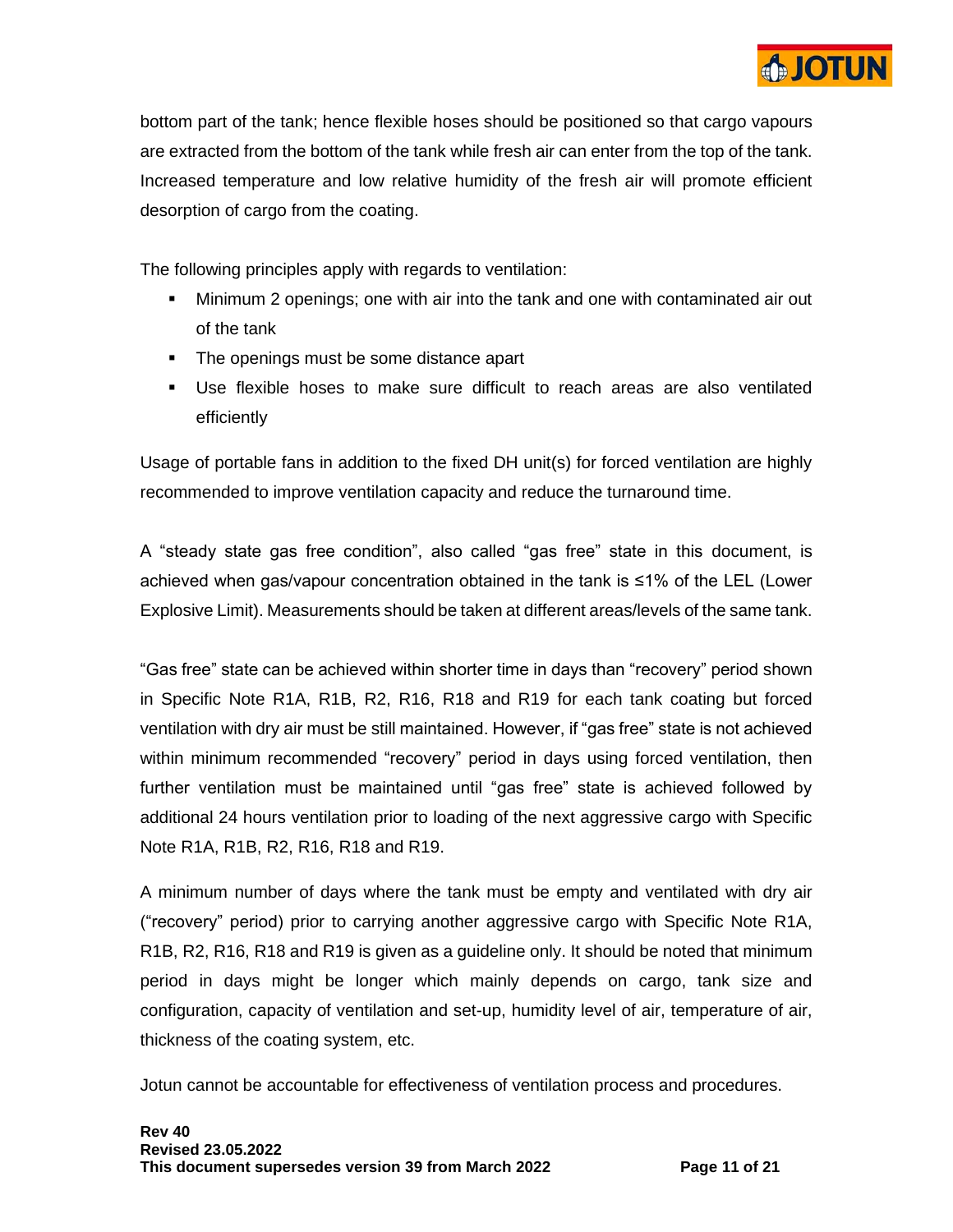

## **XVI. Animal and vegetable fats, oils and derivatives**

The FFA (Free Fatty Acid) content of oils is usually expressed as % FFA and is measured according to ASTM D - 1980. In accordance with ASTM D - 1980 the amount of FFA in an oil is expressed as its "Acid Value". The Acid Value is approximately 2 x the % FFA. For example, oil with an Acid Value of 5 will have a % FFA of approximately 2.5.

Control of water content in the oil is extremely important, as water may react with the FFA to create  $H_3O^+$  which will damage the coating if the concentration is too high.

Certain vegetable oil derivatives such as Fatty Acid Distillates and Acid Oils have been known to contain traces of mineral acids, as well as water and free fatty acids. They are very aggressive towards coating systems. These products may only be carried provided specific approval has been given by Jotun. Please contact your local Jotun office for further information.

End users are advised to consult FOSFA, NIOP Rules and Qualifications and EC Regulations concerning FFA levels and prior cargoes, when transporting oils in coated tanks.

#### **XVII. Abbreviations used in this list**

| <b>ASTM</b>  | American Society for Testing of Materials                |
|--------------|----------------------------------------------------------|
| EC           | <b>European Community</b>                                |
| <b>FOSFA</b> | Federation of Oils, Seeds and Fats Associations Ltd.     |
| Marpol 73/78 | International Convention for the Prevention of Pollution |
|              | from Ships, 1973, as modified by the Protocol of 1978.   |
| <b>NIOP</b>  | National Institute of Oilseed Products                   |

#### Explanation of resistance data

| R         |     | Resistant without any specific notes                  |
|-----------|-----|-------------------------------------------------------|
| NR.       | $=$ | Not Resistant                                         |
| $R1-21 =$ |     | <b>Resistant with limitation - See Specific Notes</b> |
| NT.       | $=$ | Not Tested                                            |
| FS        | $=$ | Further Specification/Information needed              |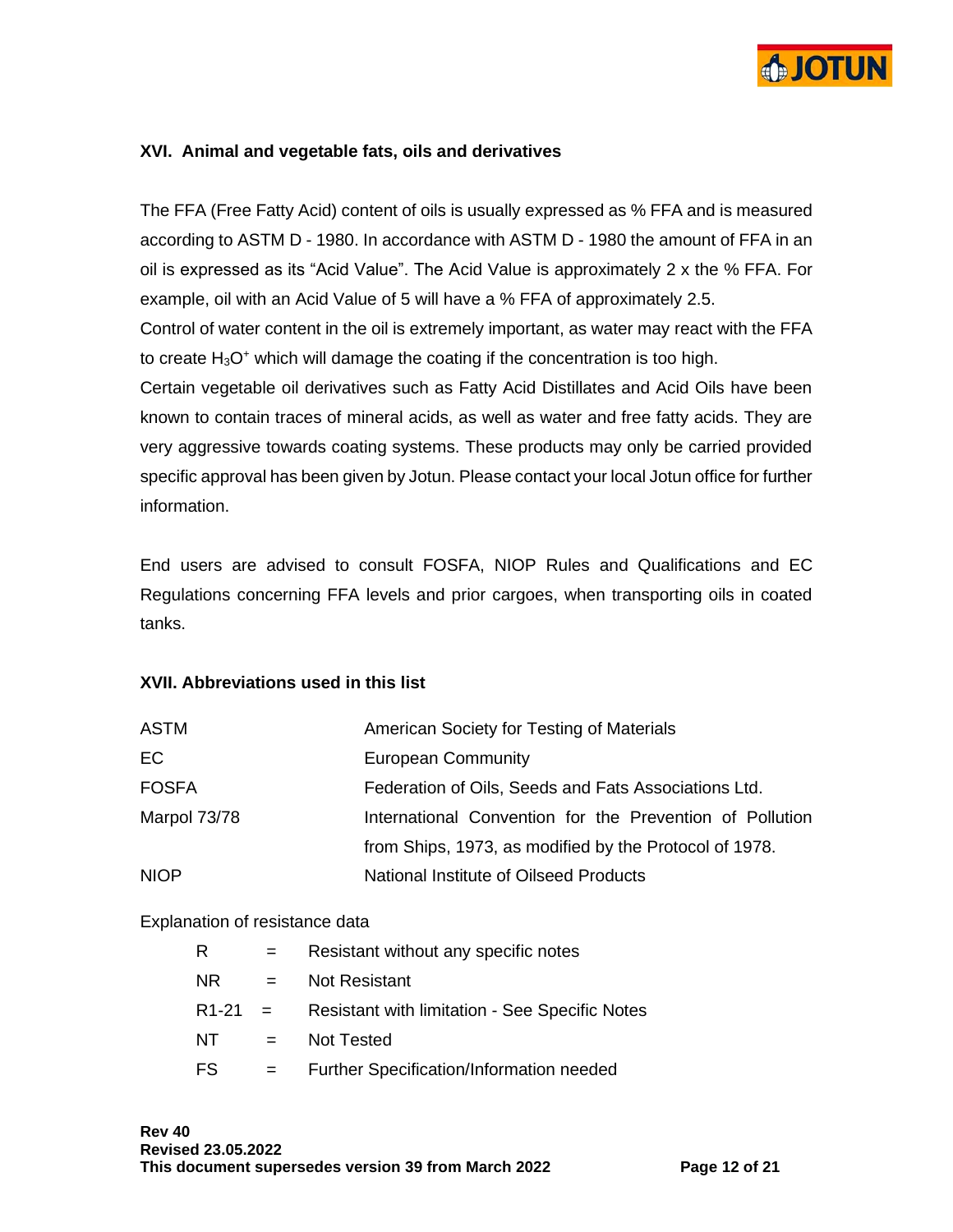

# **Specific notes**

## **1A - Aggressive cargoes**

The stowage time for these cargoes must not exceed 60 days.

These cargoes can be absorbed and cause softening and swelling of the coating system. After unloading, the coating will however recover hardness as the cargo evaporates from the coating which may be obtained by actively venting the tank with dry air.

After unloading of these cargoes, the tanks must not be brought into contact with water (seawater, freshwater, cleaning water, aqueous cargoes) or any unrestricted (R) cargo with a higher than ambient temperature or that might react with the absorbed cargo before the coating is restored to its original condition.

Before another R1A cargo is loaded, the tank must be empty and exposed to dry air for at least:

- 30 days for Tankguard HB
- 20 days for Tankguard HB Classic
- 10 days for Tankguard Special and Tankguard Special Ultra
- 7 days for Tankguard Special Plus
- 5 days for hot cured Tankguard Special Ultra
- 3 days for Tankguard Flexline

For further information, see General Note XV in Jotun Marine Tank Coating Notes.

R1A cargoes must not be carried until the coating has been in service for three (3) months (3 months after the carriage of first cargo) carrying unrestricted (R) cargoes only, or after a hot cure (see General Note III) is done.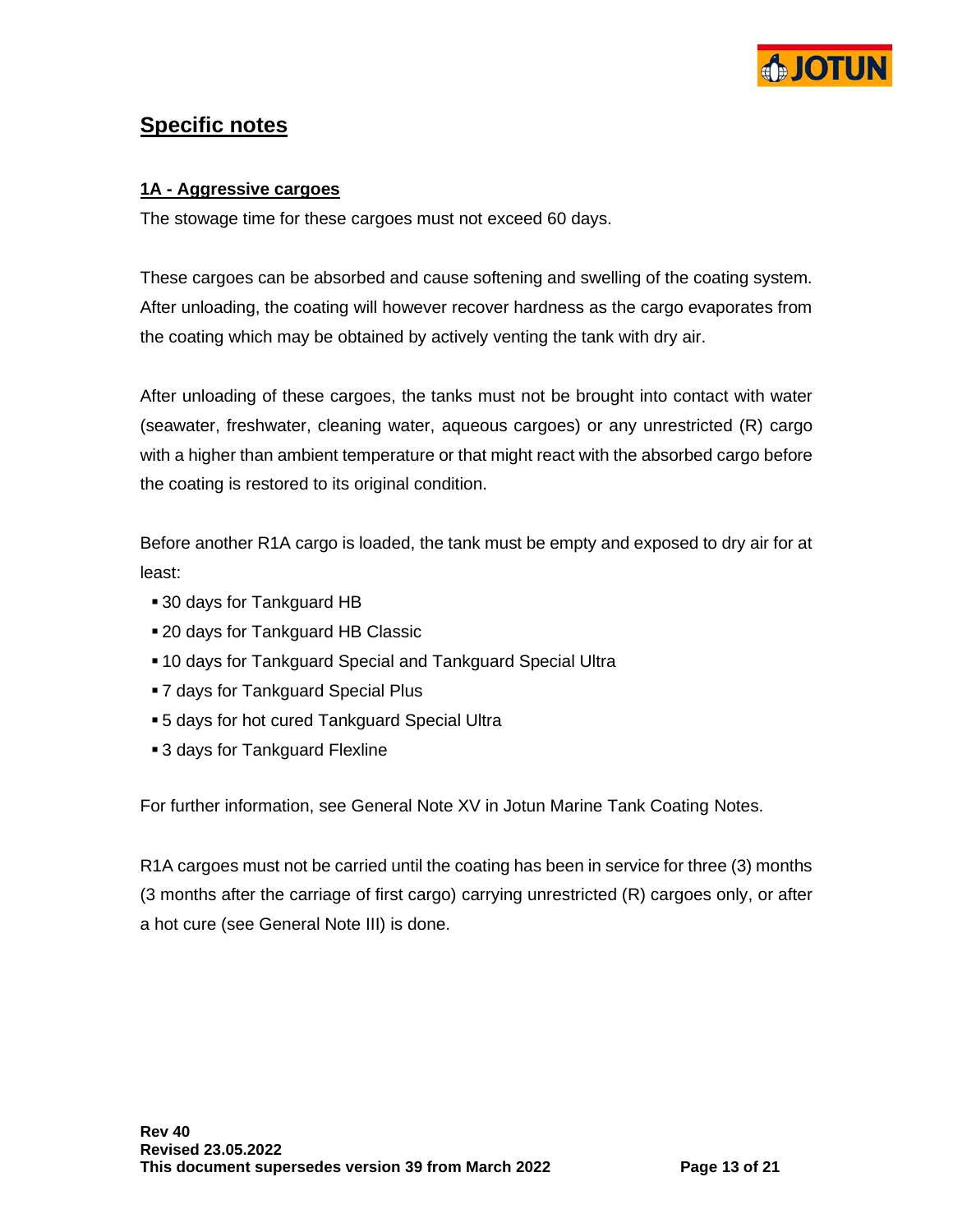

### **1B - Aggressive cargoes**

The stowage time for these cargoes must not exceed 90 days.

These cargoes can be absorbed and cause softening and swelling of the coating system. After unloading, the coating will however recover hardness as the cargo evaporates from the coating which may be obtained by actively venting the tank with dry air.

After unloading of these cargoes, the tanks must not be brought into contact with water (seawater, freshwater, cleaning water, aqueous cargoes) or any unrestricted (R) cargo with a higher than ambient temperature or that might react with the absorbed cargo before the coating is restored to its original condition.

Before another R1B cargo is loaded, the tank must be empty and actively ventilated with dry air for at least:

- 30 days for Tankguard HB
- 20 days for Tankguard HB Classic
- 10 days for Tankguard Special and Tankguard Special Ultra
- 7 days for Tankguard Special Plus
- 5 days for hot cured Tankguard Special Ultra
- 3 days for Tankguard Flexline

For further information, see General Note XV in Jotun Marine Tank Coating Notes.

R1B cargoes must not be carried until the coating has been in service for three (3) months (3 months after the carriage of first cargo) carrying unrestricted (R) cargoes only, or after a hot cure (see General Note III) is done.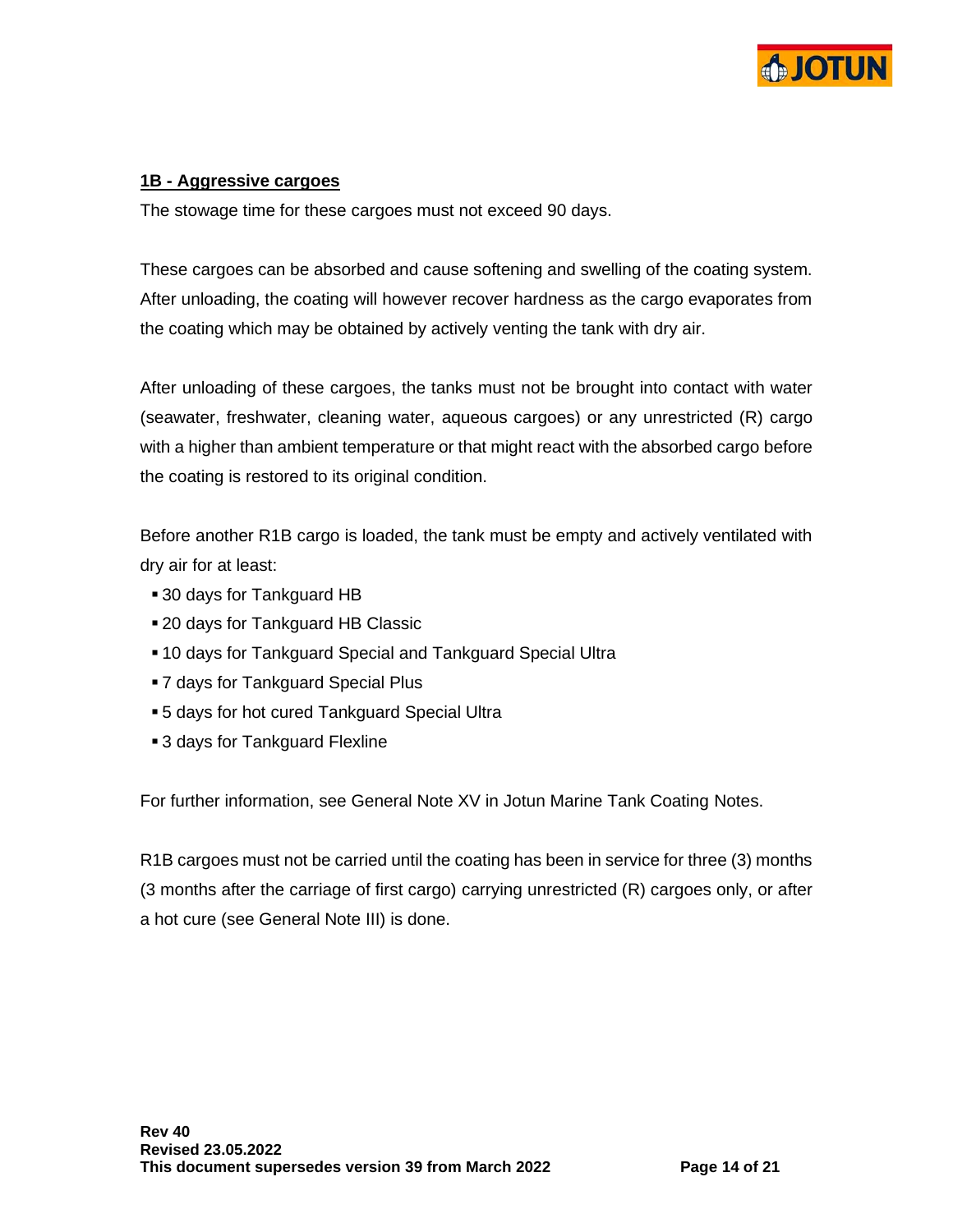

### **2 - Very aggressive cargoes**

The stowage time for these cargoes must not exceed 30 days.

These cargoes can be absorbed and cause softening and swelling of the coating system. After unloading, the coating will however recover hardness as the cargo evaporates from the coating which may be obtained by actively venting the tank with dry air.

After unloading of these cargoes, the tanks must not be brought into contact with water (seawater, freshwater, cleaning water, aqueous cargoes) or any unrestricted (R) cargo with a higher than ambient temperature or that might react with the absorbed cargo before the coating is restored to its original condition.

Before another R2 cargo is loaded, the tank must be empty and actively ventilated with dry air for at least:

- 30 days for Tankguard HB
- 20 days for Tankguard HB Classic
- **.10 days for Tankguard Special and Tankguard Special Ultra**
- 7 days for Tankguard Special Plus
- 5 days for hot cured Tankguard Special Ultra
- 3 days for Tankguard Flexline

For further information, see General Note XV in Jotun Marine Tank Coating Notes.

R2 cargoes must not be carried until the coating has been in service for three (3) months (3 months after the carriage of first cargo) carrying unrestricted (R) cargoes only, or after a hot cure (see General Note III) is done.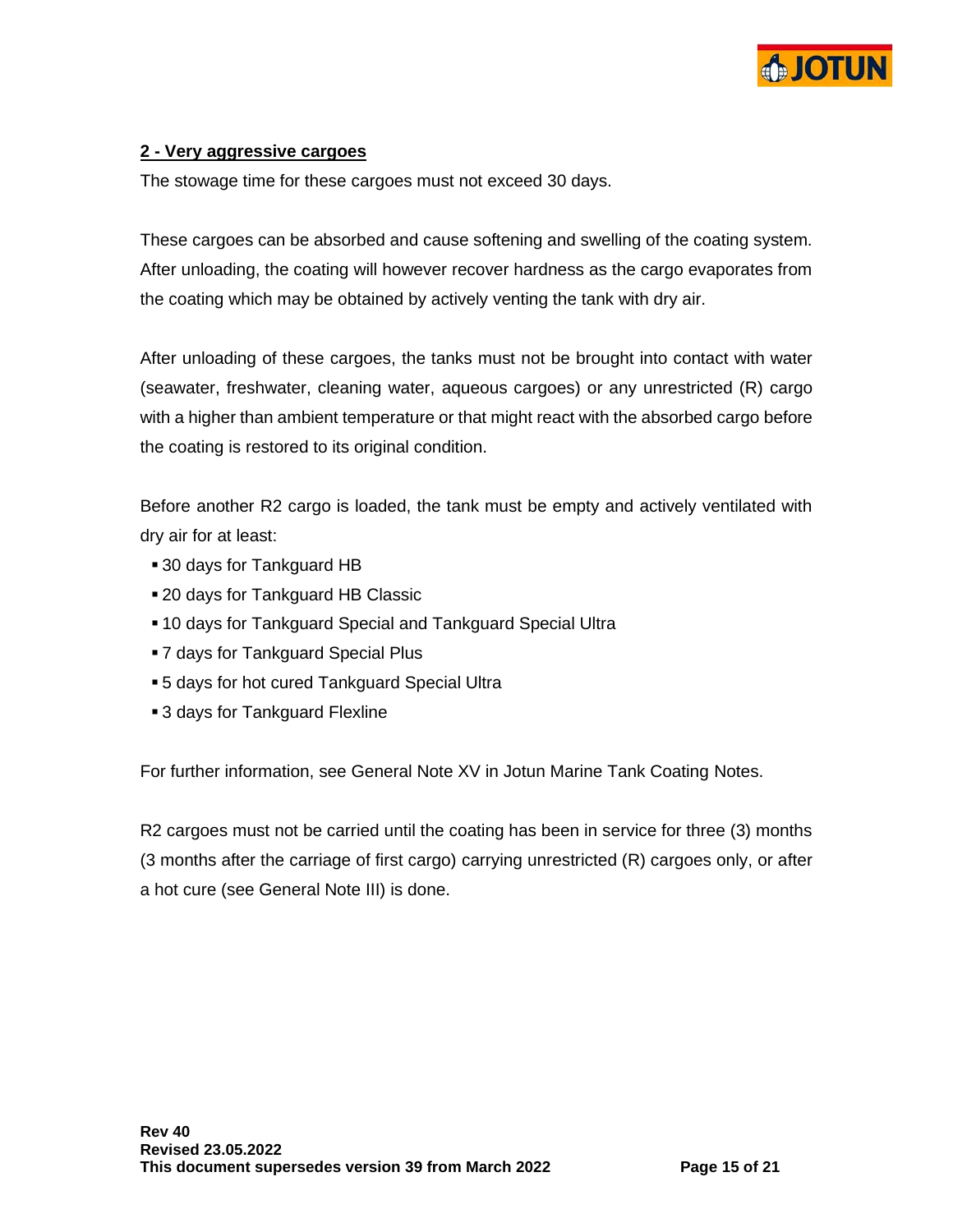

## **3 - Animal oils, vegetable oils and fats**

These cargoes contain varying amounts of Free Fatty Acids (FFA) depending on type, origin, age and quality of the oil. Solid or semi-solid types such as Palm Oil, Tallow (Lard), are transported at elevated temperatures to facilitate cargo handling. Excessively elevated temperatures and/or prolonged heating can cause an increase in FFA content, especially in the region around heating coils and in heat exchangers.

The maximum acceptable levels of FFA's and limitations for Jotun cargo tank coatings are as follows:

| <b>Cargo Tank Coating</b>      | Acid Value (ASTM D-1980) | <b>Approximate %FFA</b> |
|--------------------------------|--------------------------|-------------------------|
| <b>Tankguard Zinc</b>          | 4                        | 2%                      |
| <b>Tankguard CPC</b>           |                          |                         |
| Tankguard HB                   | 30                       | 15%                     |
| <b>Tankguard HB Classic</b>    |                          |                         |
| <b>Tankguard Special</b>       |                          |                         |
| <b>Tankguard Special Plus</b>  | 80                       | 40%                     |
| <b>Tankguard Special Ultra</b> | No limit                 |                         |
| <b>Tankguard Flexline</b>      |                          | Up to 100%              |

- Maximum acceptable water content is 0.25% for Tankguard Zinc.
- Maximum acceptable water and impurities/insoluble content for other resistant tank coatings is 1.0%.
- No free mineral acid is permitted.

During loading, carriage and unloading the acid value must not exceed the maximum values for each tank coating shown above.

For further information, see General Note XVI.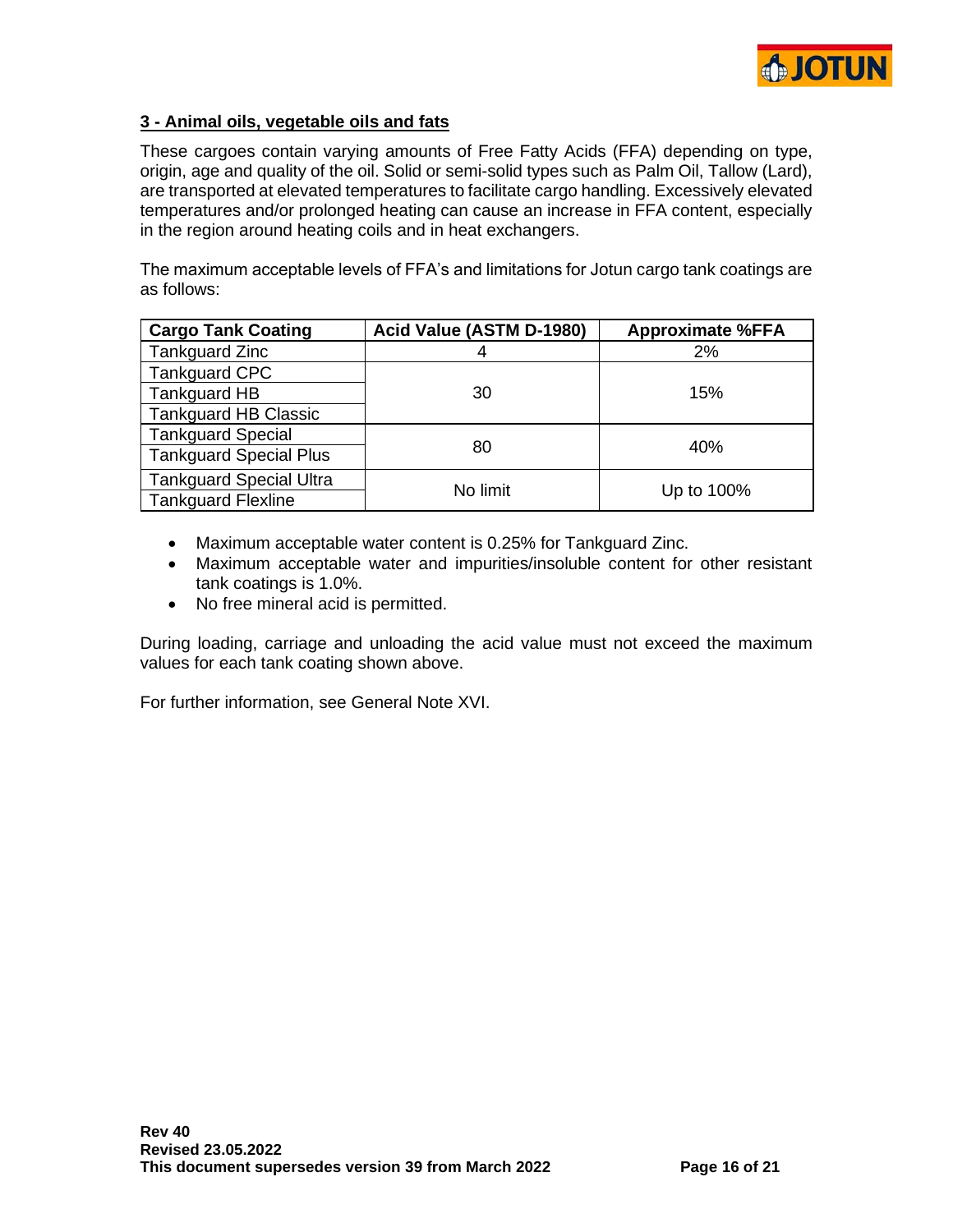

### **4 - Hydrolysable cargoes and amines**

Esters, chlorinated or brominated compounds, amine cargoes and others will react with any moisture present to form aggressive by-products, which will attack the coating and/or carbon steel. Such cargoes must therefore be free from moisture and be carried in completely dry tanks, which are protected against water ingression. Additionally, R4 cargoes must not be carried before or followed by aqueous cargo or ballast water.

The water content of these cargoes must not exceed 0.02% (200ppm).

For FAME type of cargoes, a water content of up to 300ppm combined with a maximum acid value of 0,5 is acceptable for voyages up to 5 days.

#### **5 – Crude oil and crude oil derivatives**

Crude oil and fuel oil may contain variable amounts of acidic materials, which may be detrimental to Tankguard Zinc. The maximum acceptable Neutralisation Number (ASTM D 664) for these cargoes is 0.4.

#### **7 - Unleaded gasoline**

Many unleaded gasoline products may have considerable amounts of oxygenated solvents added to them to improve their combustion characteristics. Methyl tert-butyl ether (MTBE) and ethyl alcohol are common additives to gasoline.

- **The coating is fully compatible with unleaded gasoline containing MTBE as the sole** oxygenated additive, provided the concentration is less than 20% by volume
- The coating is fully compatible with unleaded gasoline containing ethyl alcohol (ethanol) as the sole oxygenated additive, for concentrations up to 99% by volume when carried in accordance with specific note 1A
- The coating is fully compatible with unleaded gasoline containing methyl alcohol (methanol) as the sole oxygenated additive, for concentrations up to 20% by volume when carried in accordance with specific note 1A
- **•** The coating is fully compatible with unleaded gasoline containing isopropyl alcohol (isopropanol) as the sole oxygenated additive, for concentrations up to 20% by volume when carried in accordance with specific note 1A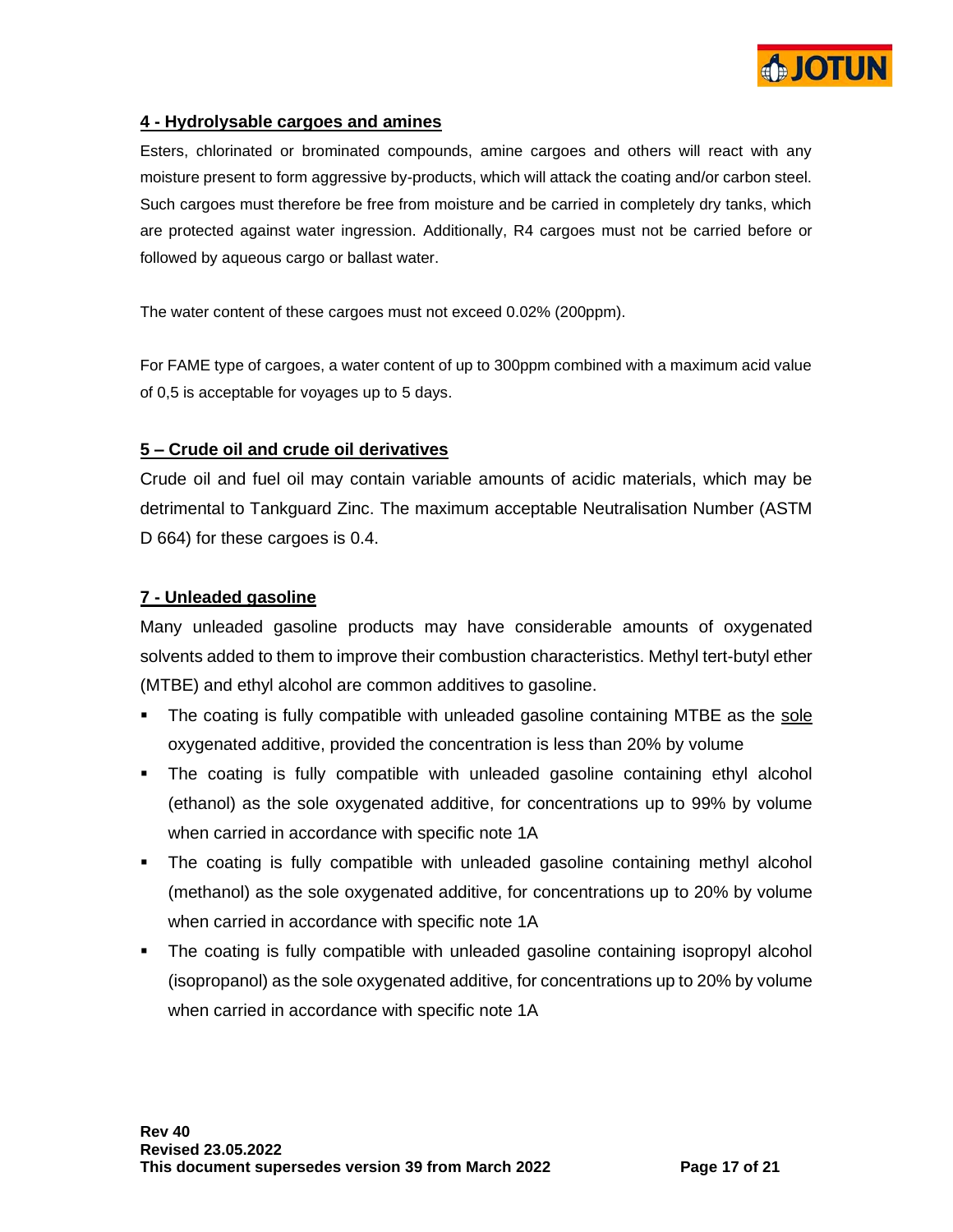

For unleaded gasoline containing additives different to the above, different concentrations or mixtures, JOTUN must be consulted for specific advice.

## **8 - Coating discolouration**

The coating may be discoloured by this cargo. The discolouration will not affect the resistance of the coating, but may make tank cleaning more difficult, and increase the risk of contaminating subsequent cargoes. For further information, see General Note VIII.

## **9 - Zinc pick-up**

Certain cargoes are sensitive to the presence of zinc particles, which could possibly be picked up during transportation in zinc coated tanks. Small particles of zinc picked up by the cargo will have no effect on the Tankguard Zinc but may affect the quality of the cargo.

## **11 - pH sensitive cargoes**

Products in this class can be transported if the pH is within the range 5.5-10.0.

## **12 - Molasses**

Molasses may be carried in tanks coated with Tankguard Zinc if the pH of the cargo is between 5.5 – 10.0. The pH of molasses may decrease during transportation due to fermentation. Diluted residues after cleaning process must be removed from the tank within a few hours to avoid damage of the coating.

## **14 - Phenol and Cresols**

Tankguard Zinc is resistant to Phenol and Cresols provided the coating has been in service for at least 3 months.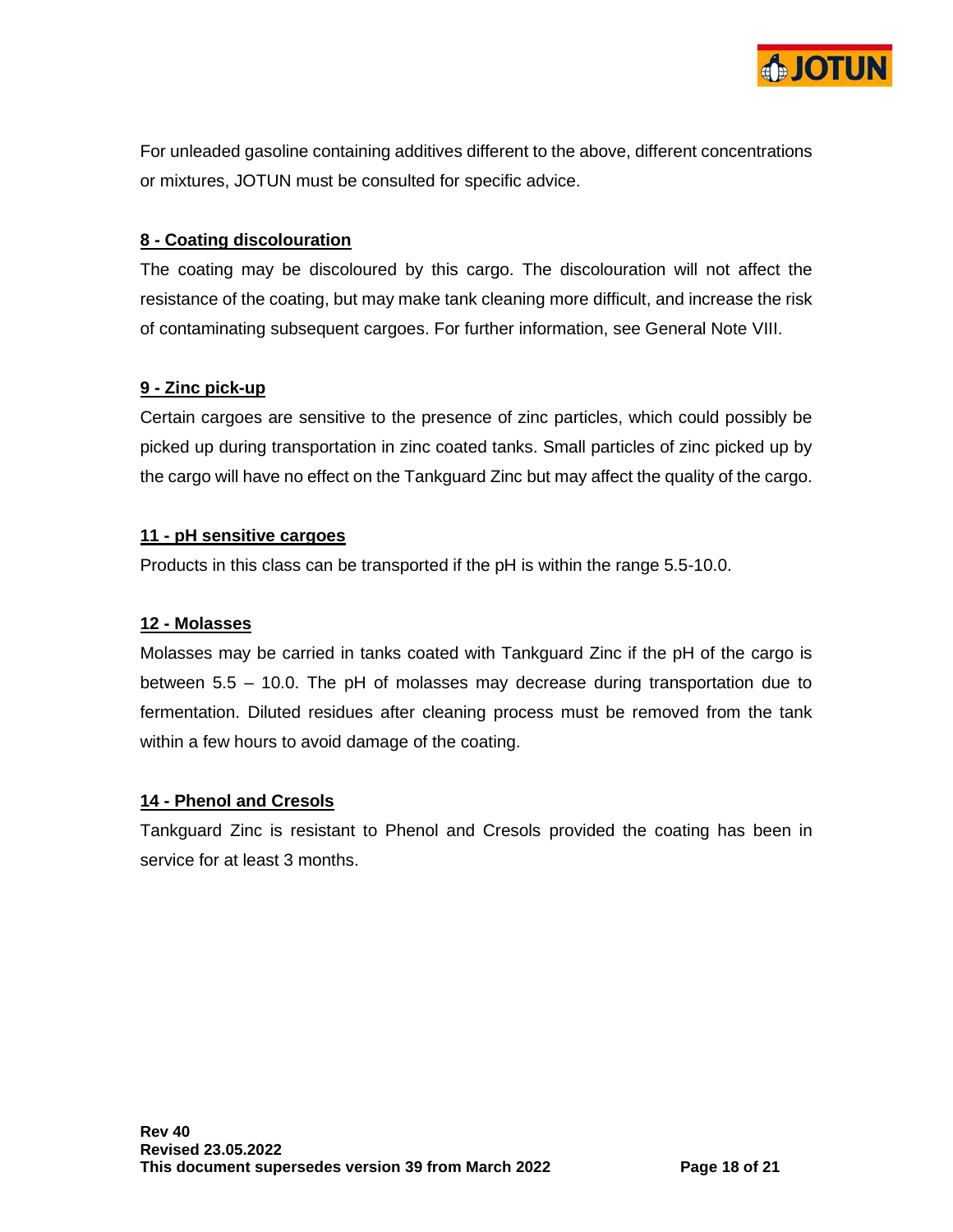

#### **16 - Extremely aggressive cargoes**

The stowage time for these cargoes must not exceed 30 days (except for 1,2-dichloroethane (EDC) and acrylonitrile, where 60 days can be accepted for Tankguard Special Ultra and 90 days for Tankguard Flexline).

These cargoes can be absorbed and cause softening and swelling of the coating system. After unloading, the coating will however recover hardness as the cargo evaporates from the coating which may be obtained by actively venting the tank with dry air.

After unloading of these cargoes, the tanks must not be brought into contact with water (seawater, freshwater, cleaning water, aqueous cargoes) or any unrestricted (R) cargo with a higher than ambient temperature or that might react with the absorbed cargo before the coating is restored to its original condition.

Before another R16 cargo is loaded, the tank must be empty and actively ventilated dry air for at least:

- 10 days for Tankguard Special
- 7 days for Tankguard Special Plus
- 5 days for hot cured Tankguard Special Ultra
- 3 days for Tankguard Flexline

For further information, see General Note XV in Jotun Marine Tank Coating Notes.

Prior to carriage of these cargoes, the coating must be hot cured within 3 months in service (3 months after the carriage of first cargo) whilst carrying unrestricted (R) cargoes only. For further information, see General Note III – Option C.

#### **18 - Tankguard Special Ultra; methyl alcohol, ethyl alcohol and vinyl acetate**

These cargoes are absorbed and cause softening and swelling of the coating system. After unloading, the coating will however recover hardness as the cargo evaporates from the coating which may be obtained by actively venting the tank with dry air.

After unloading of these cargoes, the tanks must not be brought into contact with water (seawater, freshwater, cleaning water, aqueous cargoes) or any unrestricted (R) cargo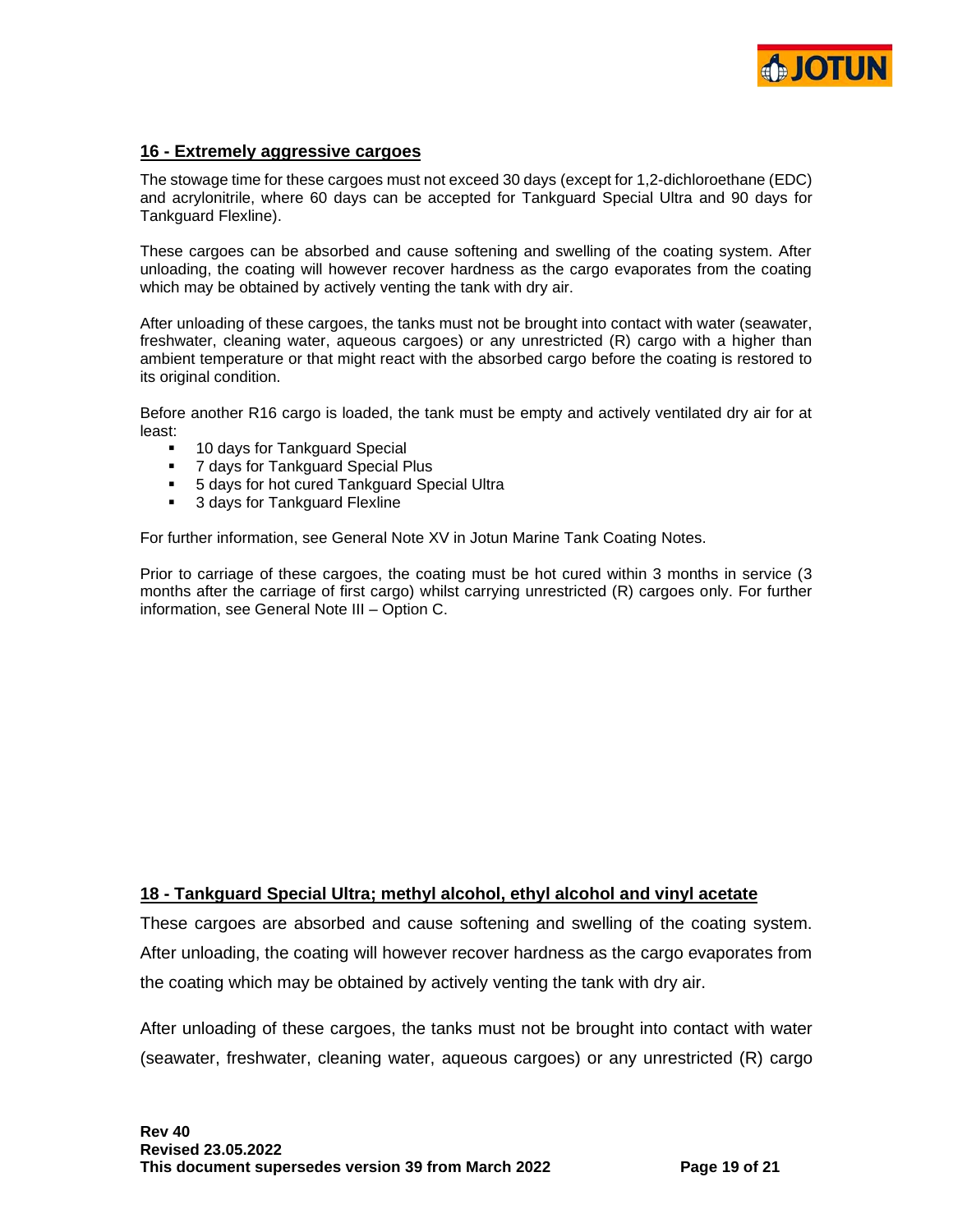

with a higher than ambient temperature or that might react with the absorbed cargo before the coating is restored to its original condition.

Before another R18 cargo is loaded, the tank coated with hot cured Tankguard Special Ultra must be empty and actively ventilated with dry air for at least 5 days.

For further information, see General Note XV in Jotun Marine Tank Coating Notes.

Prior to carriage of these cargoes, the coating must be hot cured within 3 months in service (3 months after the carriage of first cargo) whilst carrying unrestricted (R) cargoes only. For further information, see General Note III – Option C. If a hot cure is not carried out, note 2 applies.

## **19 - Tankguard Flexline; methyl alcohol, ethyl alcohol and vinyl acetate**

These cargoes are absorbed and can cause softening and swelling of the coating system. After unloading, the coating will however recover hardness as the cargo evaporates from the coating which may be obtained by actively venting the tank with dry air.

After unloading of these cargoes, the tanks must not be brought into contact with water (seawater, freshwater, cleaning water, aqueous cargoes) or any unrestricted (R) cargo with a higher than ambient temperature or that might react with the absorbed cargo before the coating is restored to its original condition.

Before another R19 cargo is loaded, the tank coated with Tankguard Flexline must be empty and actively ventilated with dry air for at least 3 days.

For further information, see General Note XV in Jotun Marine Tank Coating Notes.

## **20 – Sodium- and potassium hydroxide**

Acceptable concentrations and maximum storage temperatures for Tankguard Special Ultra and Tankguard Flexline are shown below:

## **Sodium Hydroxide** solutions: